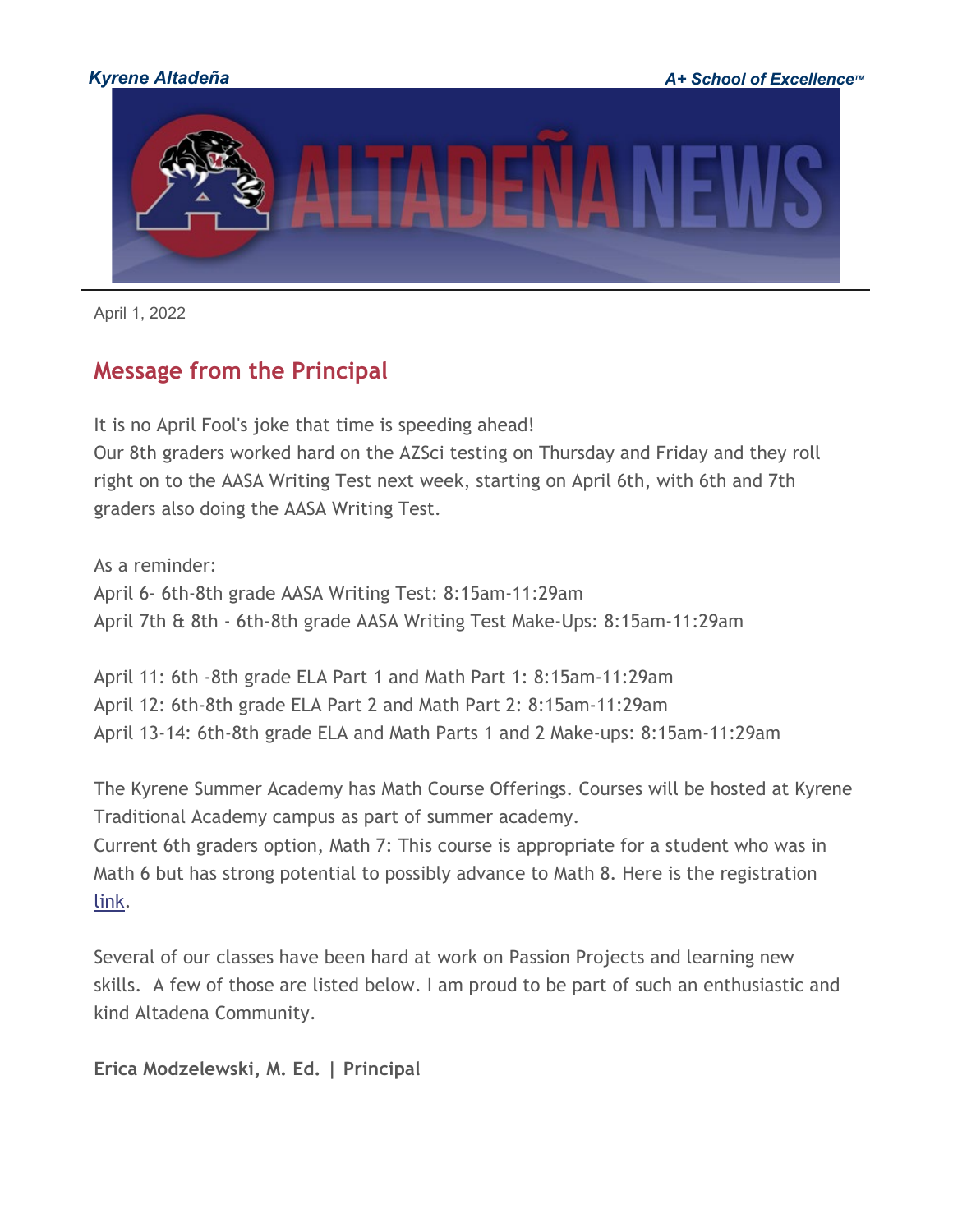### Water for South Sudan Project

Mrs. Badgley and Mrs. Camarano take on the Water for Sudan project every year in conjunction with their ELA Curriculum. Their students raise funds to help build wells to provide clean water to the people of Sudan. Thanks to their efforts the program has drilled a well with Altadena's name on it.

The GPS coordinates of the well are 7.777847 27.978129. To view this location, copy and paste these numbers into a browser and hit "Enter" on your keyboard, then click on the map. (You may need to zoom out to see the entire area.)



### Helping Working Dogs Rescue

Mrs. Janowiak's students chose to help Working Dog Rescue because of how important working dogs are to our society. Many veterans have PTSD and other mental illnesses from their time in the military. Working dogs help those people participate in everyday life. This organization also gives these dogs a purpose and home. The have collected many items to help these dogs help others.

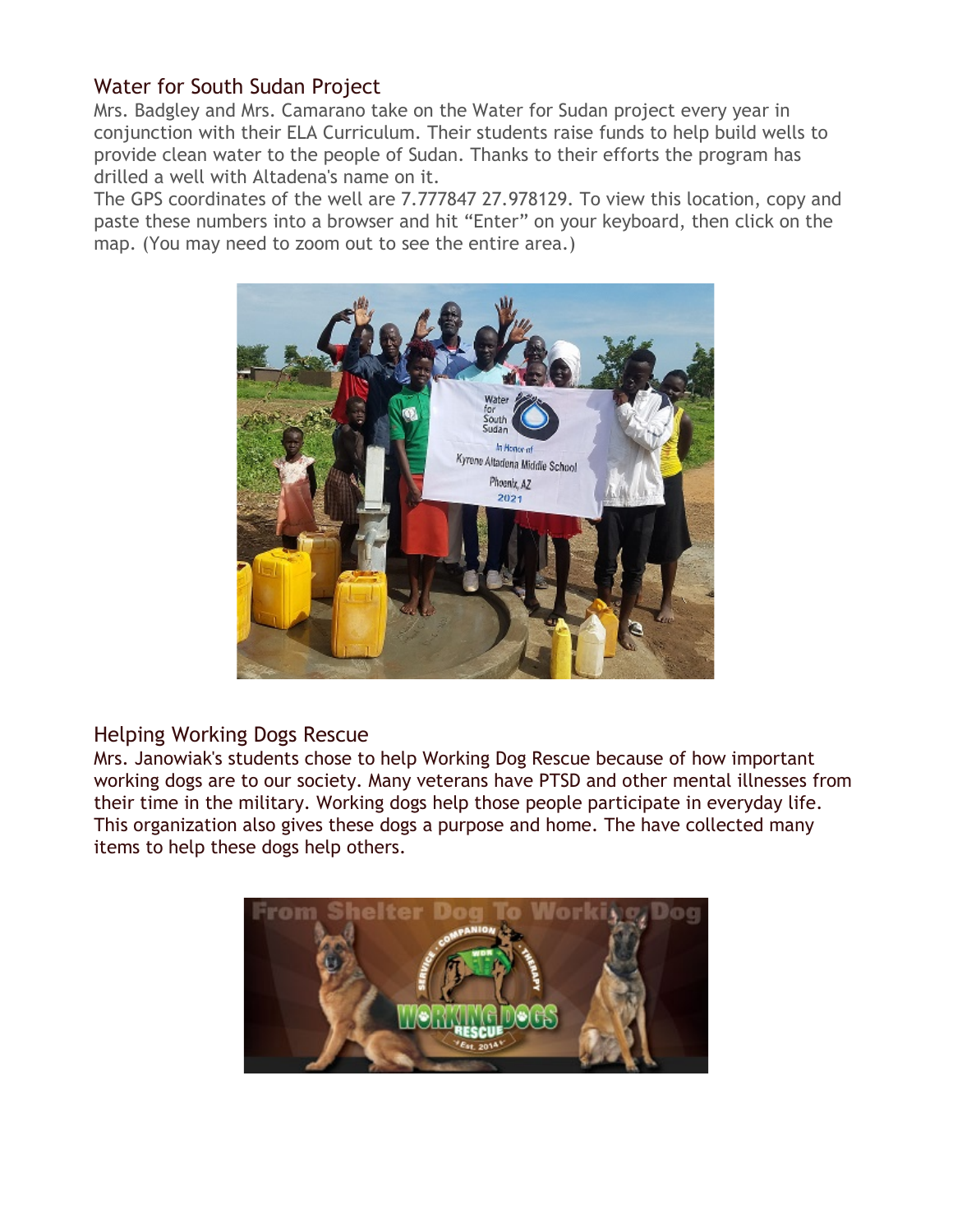## One Tree Planted

Mrs. Raucci's class worked on "One Tree Planted" as their Passion Project. Thanks to the community's generosity and the persistence of her students, they raised \$434. That translates to 434 trees planted in California.





Isiah learning some cake making skills in Mrs. Riggle's FACS class.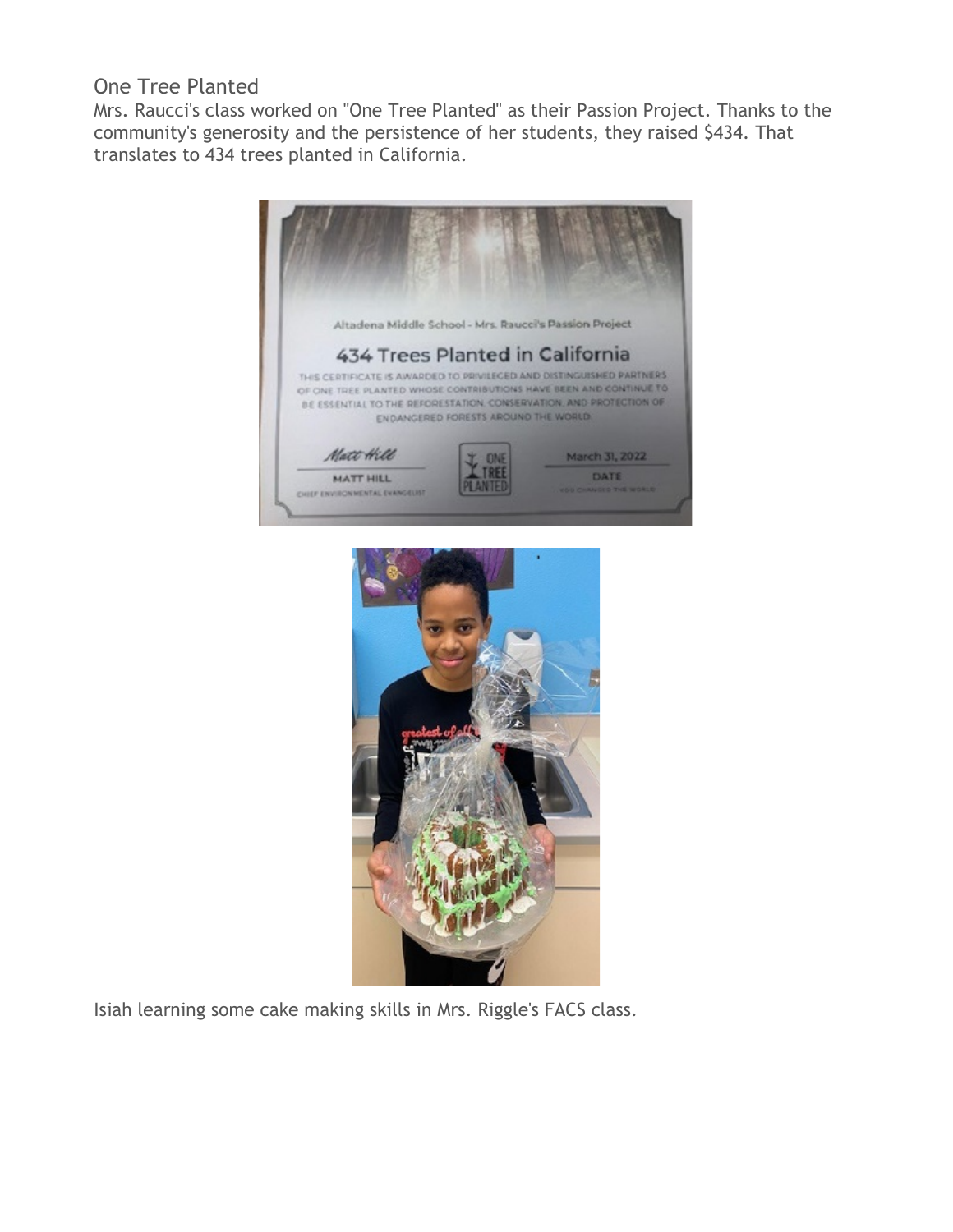

**Be on the Lookout. Summer Academy is Back!** Students stay engaged and challenged during the summer with a wide range of classes in art, cooking, engineering, science, sports, technology and more. Kyrene offers a variety of summer programs to meet your family's needs and interests: Kids Club, Preschool, Sports Camp, Adventure Tours and Summer Academy. For a complete list, including dates and locations, visi[t](http://track.spe.schoolmessenger.com/f/a/6Hj-ZtxGC7ktDqmYkC-N1A%7E%7E/AAAAAQA%7E/RgRkKMh2P0QjaHR0cDovL3d3dy5reXJlbmUub3JnL3N1bW1lcm9wdGlvbnNXB3NjaG9vbG1CCmJD9pRHYnN5pkNSEHNyYXRoQGt5cmVuZS5vcmdYBAAAAAE%7E) [www.kyrene.org/summeroptions.](http://track.spe.schoolmessenger.com/f/a/6Hj-ZtxGC7ktDqmYkC-N1A%7E%7E/AAAAAQA%7E/RgRkKMh2P0QjaHR0cDovL3d3dy5reXJlbmUub3JnL3N1bW1lcm9wdGlvbnNXB3NjaG9vbG1CCmJD9pRHYnN5pkNSEHNyYXRoQGt5cmVuZS5vcmdYBAAAAAE%7E) Programs fill fast. Register now to secure your child's spot!



**Planning for the 8th grade dance, field trip to Main Event and Promotion ceremony are under way.**

**8th Grade Dance: May 13, 6:30-8:30pm 8th Grade Celebration Trip to Main Event, Gilbert: May 16th 8th Grade Promotion: May 17th, time TBD.**

**The 8th Grade Dance Committee wants to make sure your 8th Grader is part of the dance slide show. Send selfies and any pictures of your 8th grader from this current school year with friend groups, sports teams, band, chorus, before or after school activities or any fun photo of your child. Please email them to [altadenadance@gmail.com](mailto:altadenadance@gmail.com) by May 6th.**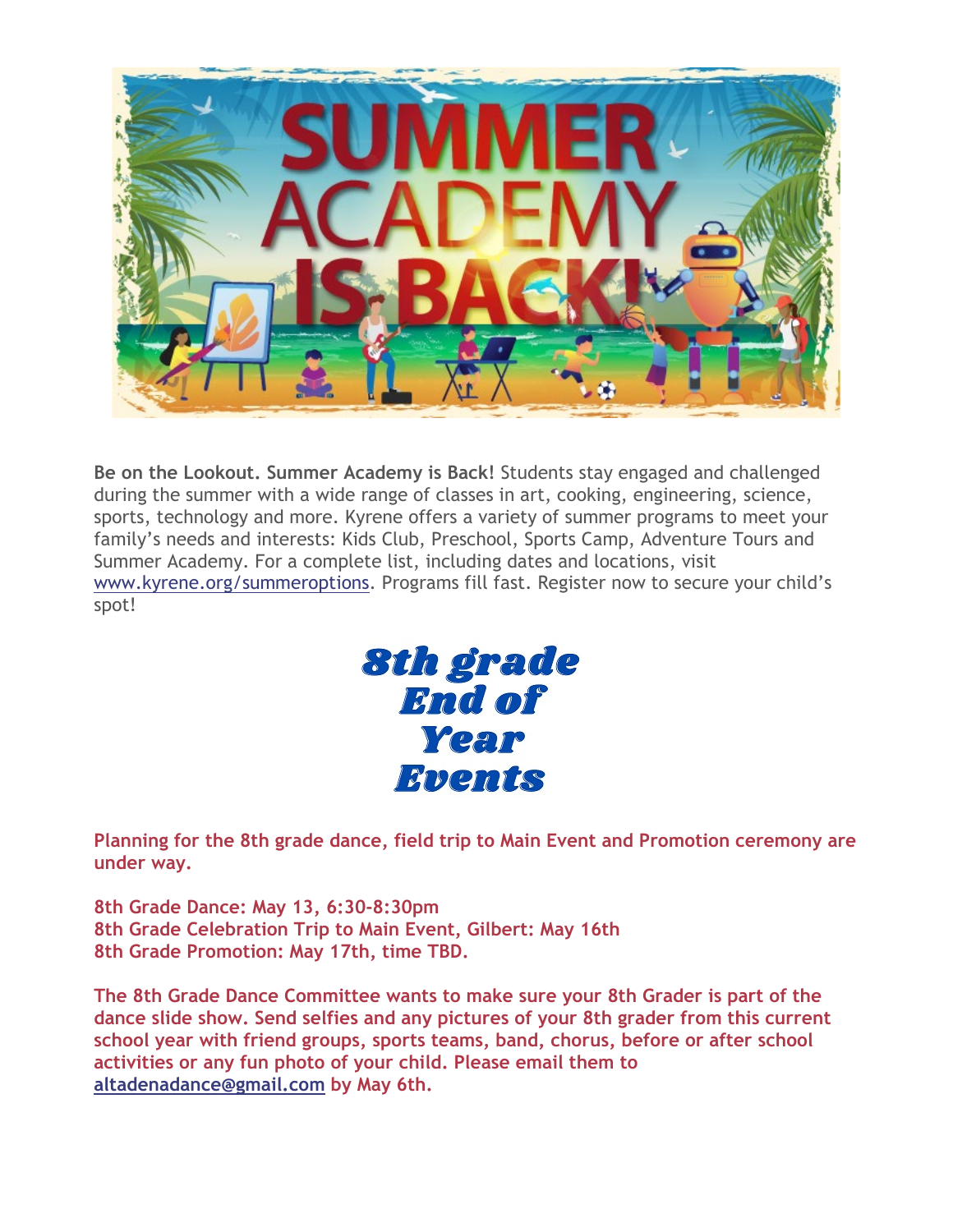

# **Spring Sports Update**

On Monday, JV Boys Baseball beat Akimel 8-4. Varsity Baseball lost to Akimel, 5-10.

JV Girls Basketball won against Akimel by 20 points. Varsity Girls Basketball lost by 1, 43-44.

On Wednesday, Varsity Boys Baseball won 8-0. JV Boys Baseball won 11-1.

In Track on Tuesday, Boys beat Pueblo 55-45. Girls kept the score close but lost 44-47.

On Thursday, Girls tied Aprende, 50-50, but Boys fell just short of the Jaguars, 49-51. Overall score, 99-101.



JOIN US ON APRIL 13th AT 8:30am FOR OUR FINAL PTSO GENERAL MEETING OF THE YEAR. WE WILL WELCOME AND VOTE IN OUR 2022-23 OFFICERS. ALL PARENTS ARE INVITED AND ENCOURAGED TO ATTEND. *If you are interested in serving on next year's*